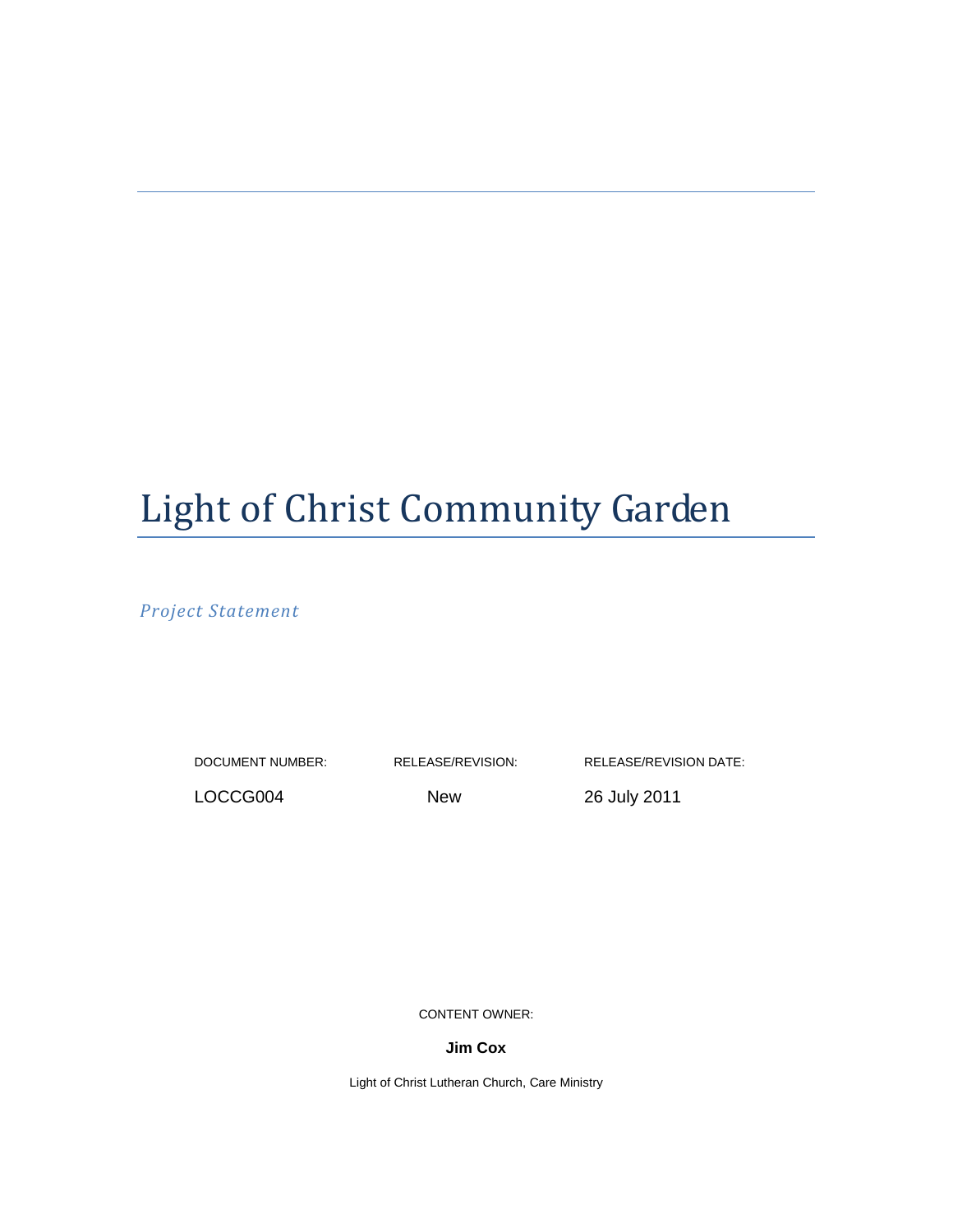# Document Information

| Version | Date         | Description                                                                            |
|---------|--------------|----------------------------------------------------------------------------------------|
| 1.0     | 10 May 2011  | Initial release                                                                        |
| 1.1     | 23 June 2011 | Minor revisions for general distribution                                               |
| 1.2     | 26 July 2011 | Change title of Federal Way Gardens Foundation<br>٠<br>Updated organization chart<br>٠ |
|         |              |                                                                                        |
|         |              |                                                                                        |
|         |              |                                                                                        |
|         |              |                                                                                        |

**Credits:** Project Management techniques and methodologies are based on training received from The Boeing Company with documentation templates based on Macroscope®, an integrated suite of business and IT methods developed by the Fujitsu Corporation.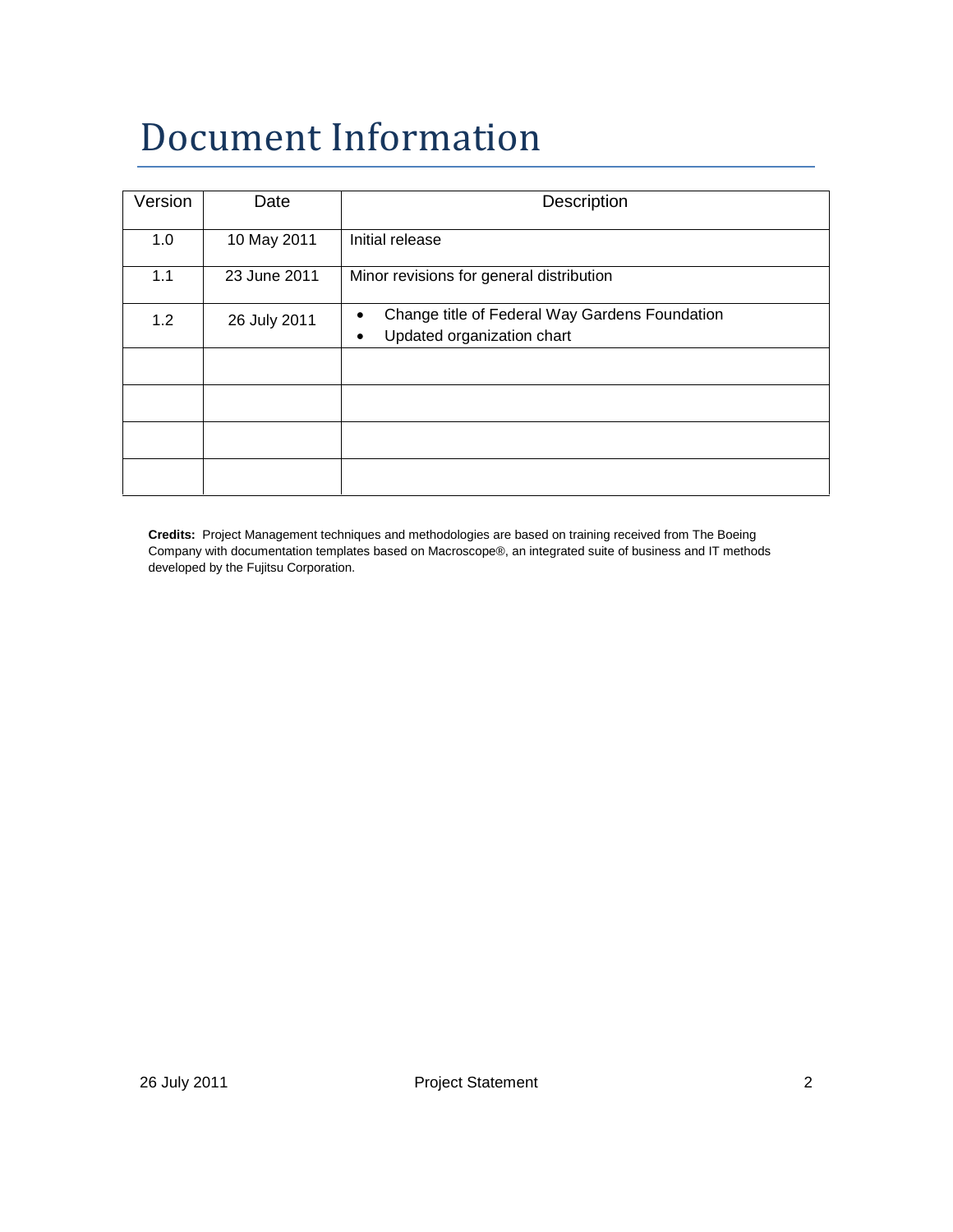# **Table of Contents**

| 26 July 2011 | <b>Project Statement</b><br>3 |
|--------------|-------------------------------|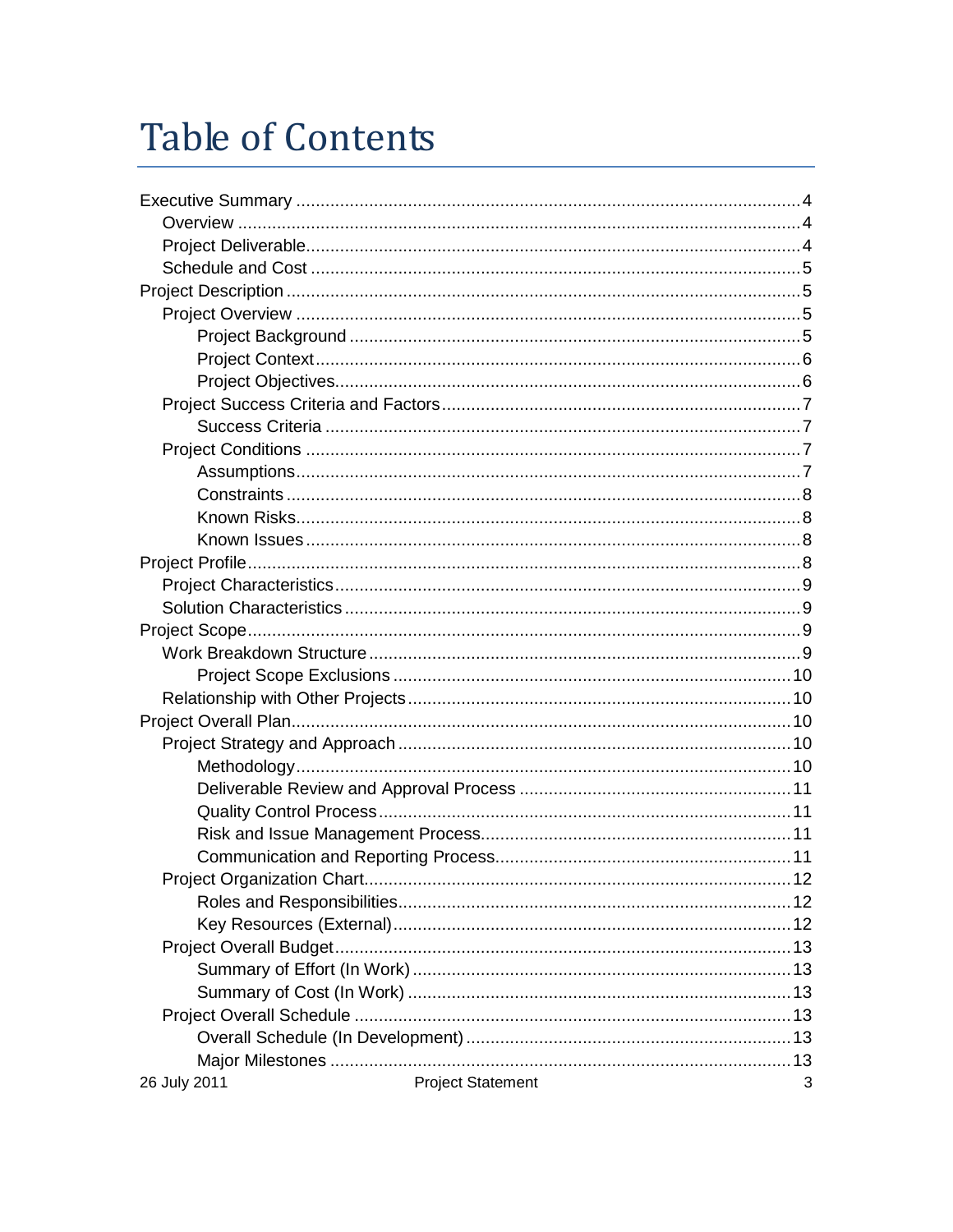## Executive Summary

### **Overview**

The Light of Christ Community Garden Project is a community outreach program of the LOC Care Ministry Team to minister to the others regarding our faith and our church. It is the mission of the Light of Christ Lutheran Church to reach out to others in the area in the spirit of fellowship, cooperation, community and cooperative identity and help those who are less fortunate.

The Federal Way Community Garden Foundation, is an existing project in our community, the purpose of which is to bring the community together to create and maintain a garden that will provide organic vegetables and fruit for citizens in need. As our goals are very similar it is proposed that we will associate with this opportunity.

The Light of Christ Community Garden Project is a large project that demands resources outside the Light of Christ Congregation. It is expected that various groups such as several Federal Way churches, social and business organizations and interest groups will be involved.

## Project Deliverable

The primary goal of the project is the journey of building the community garden that is, reaching out with God's grace to help people know, trust and share God's purpose for their life. The community garden is the result of the project and of people working together toward a common goal. The intent of the garden is in helping needful people of our community with healthy food for their bodies and a beautiful place to work the soil and refresh our souls.

The Light of Christ Lutheran Church will have the primary responsibility for the LOC Community Garden project. This primary responsibility includes project initiation, oversight, regulation, organization and responsibility for the various community organizations that will support of the LOC Community Garden Project.

The church will provide the land, electricity and water for the community garden which will be approximately 100' x 100' of raised vegetable beds, flower gardens, fruit trees, a bee colony, central fountain areas with benches on which to sit, relax and enjoy the garden area. It is anticipated that the garden will provide an annual harvest of at least 7,000 pounds of organic fruits and vegetables, distributed without charge to our needful neighbors.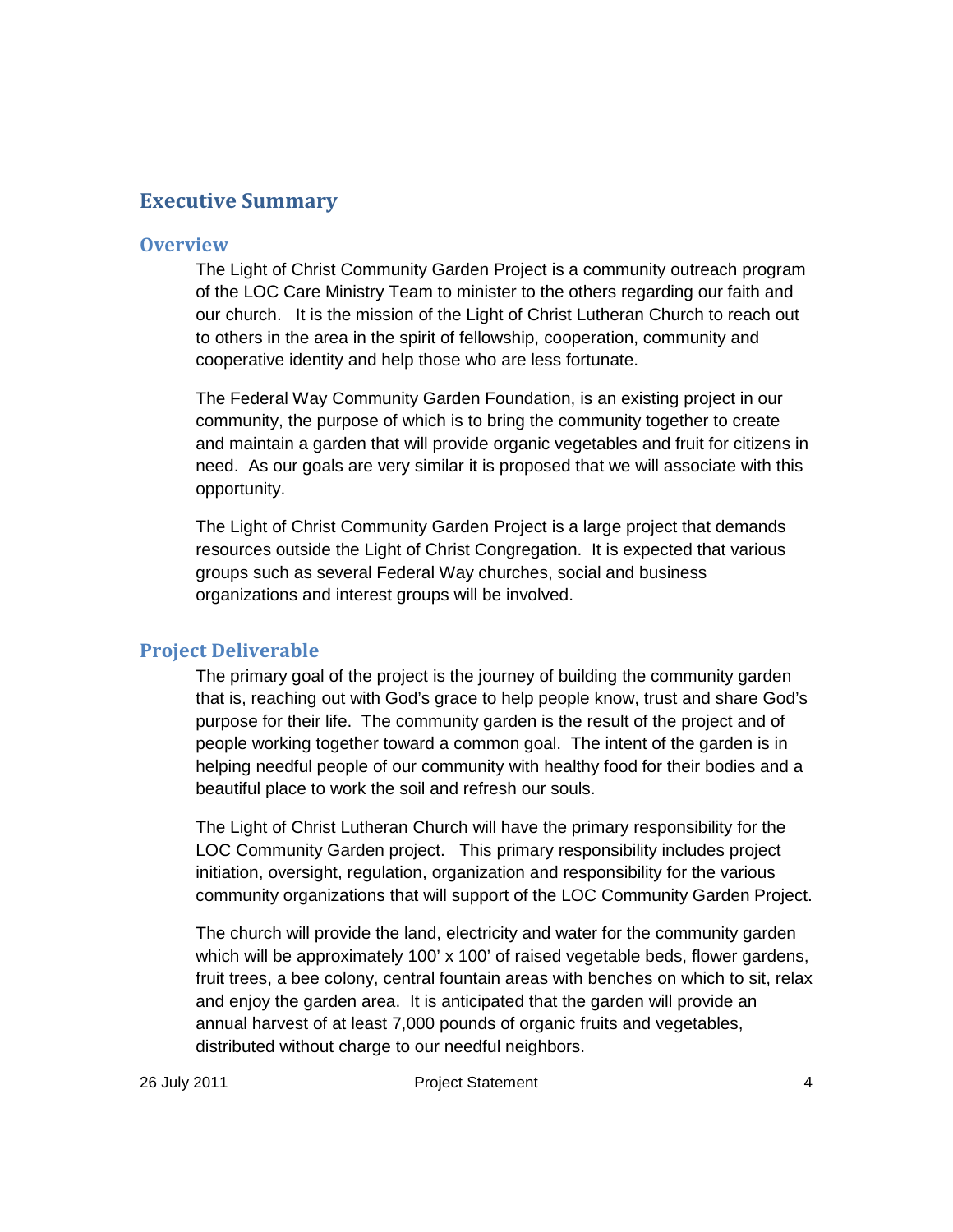## Schedule and Cost

The Light of Christ Community Garden will be modeled after the Federal Way Senior Center Community Garden which is of similar size and complexity. The Senior Center Garden cost approximately \$30,000 to build, and about \$1,500 per year to maintain. The dollar costs can be offset by in kind and service donations, such as equipment rental, gravel, wood, soil, etc.

The general schedule is as follows:

- Project initiation, approval and setup: 2/2011 6/2011
- Phase 1 Garden Build: 7/2011 10/2011
- First Planting: 4/2012
- First Harvest: 5/2012
- Phase 2 & 3, Parking Lot & Caretaker's Shack TBD 2012?

# Project Description

## Project Overview

## Project Background

The Light of Christ Lutheran Church has been blessed with a healthy and capable congregation that has a history of reaching out to those in need. In 2001 the church bought property adjacent to the church building in the hopes of expanding the mission of the church. As of this date, the property remains undeveloped toward the mission goals.

The community of Federal Way, WA consists of many civic and religious groups, professional organizations and businesses that want to provide care to our community's less fortunate. The need in the community is great.

The Light of Christ Lutheran Church has the mission, the land, and the ability to address this opportunity. The Federal Way Community Garden Foundation has established a blueprint for creating a community garden to grow organic fruits and vegetables.

The opportunity exists for the Light of Christ Lutheran Church and the Federal Way Community Garden Foundation to team together to provide a community garden.

## Light of Christ Mission Statement

To reach out with God's Grace to help people know, trust and share God's purpose in their life.

26 July 2011 Project Statement 5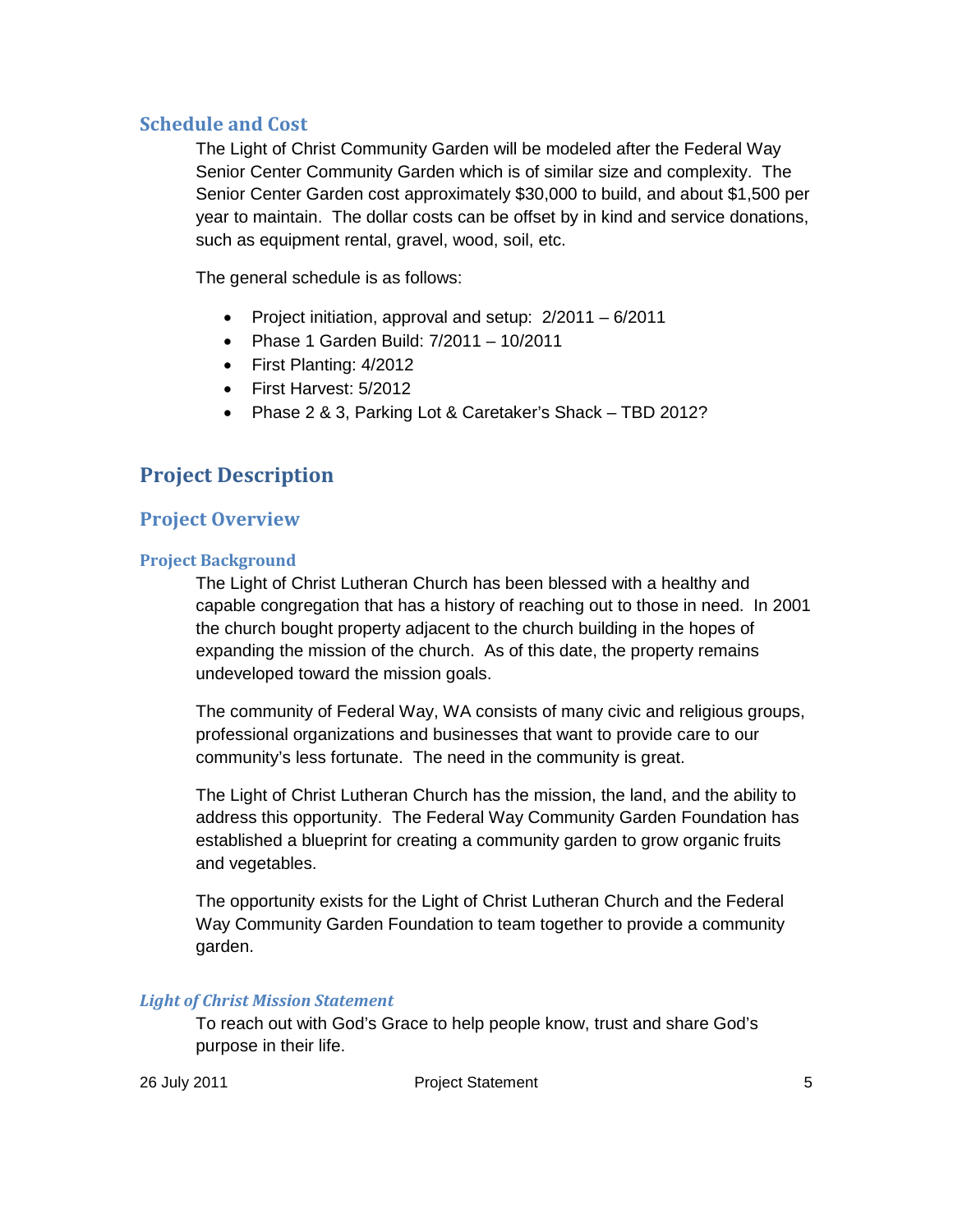#### Federal Way Community Garden Mission Statement

The Federal Way Community Garden will bring the community together to create and maintain a garden that will provide organic vegetables and fruit for citizens in need.

#### Project Context

This is a community outreach project of the Light of Christ Lutheran Church Care Ministry. It is intended that this project be closely associated with and included in the Federal Way Community Garden Foundation. The focus area for this garden is west of US RT 99, and South of 320<sup>th</sup> Avenue in Federal Way, and includes areas of N.E. Tacoma.

This project is dependent on other groups within Light of Christ Church such as the Office of the Pastor, Fellowship, TGIF, etc. Community support outside of the Light of Christ Church including volunteers, financial and in kind contribution will be solicited from other religious institutions, community and social groups, businesses, and neighbors in the focus area.

#### Project Objectives

Lead the community in developing a community garden approximately 100' x 100' in size, along with the supporting infrastructure, including water, electric, food distribution and maintenance.

It is anticipated that between 7,000 and 10,000 pounds of organically grown fruits and vegetables will be made available to needful persons in Federal Way and N.E. Tacoma.

#### **Stewardship**

The Light of Christ Lutheran Church has been given the stewardship of additional church property. We need to make use of this property and multiply the opportunity as demonstrated in the parable of the "Talents" Mt. 25: 14 – 30. The church, as a member of the Federal Way community, also has the responsibility of being a good neighbor, maintaining and enhancing the property that is now unsightly and overgrown.

#### **Outreach**

It's very common in today's society to feel lonely, isolated and left out. In this era of digital connectivity and scripted activities many have overlooked the benefit that can be derived by talking with one other and working together toward a common goal of helping others. This isolation leads to a myriad of problems such as prejudice and distrust. The church can be a conduit to knit the

26 July 2011 Project Statement 6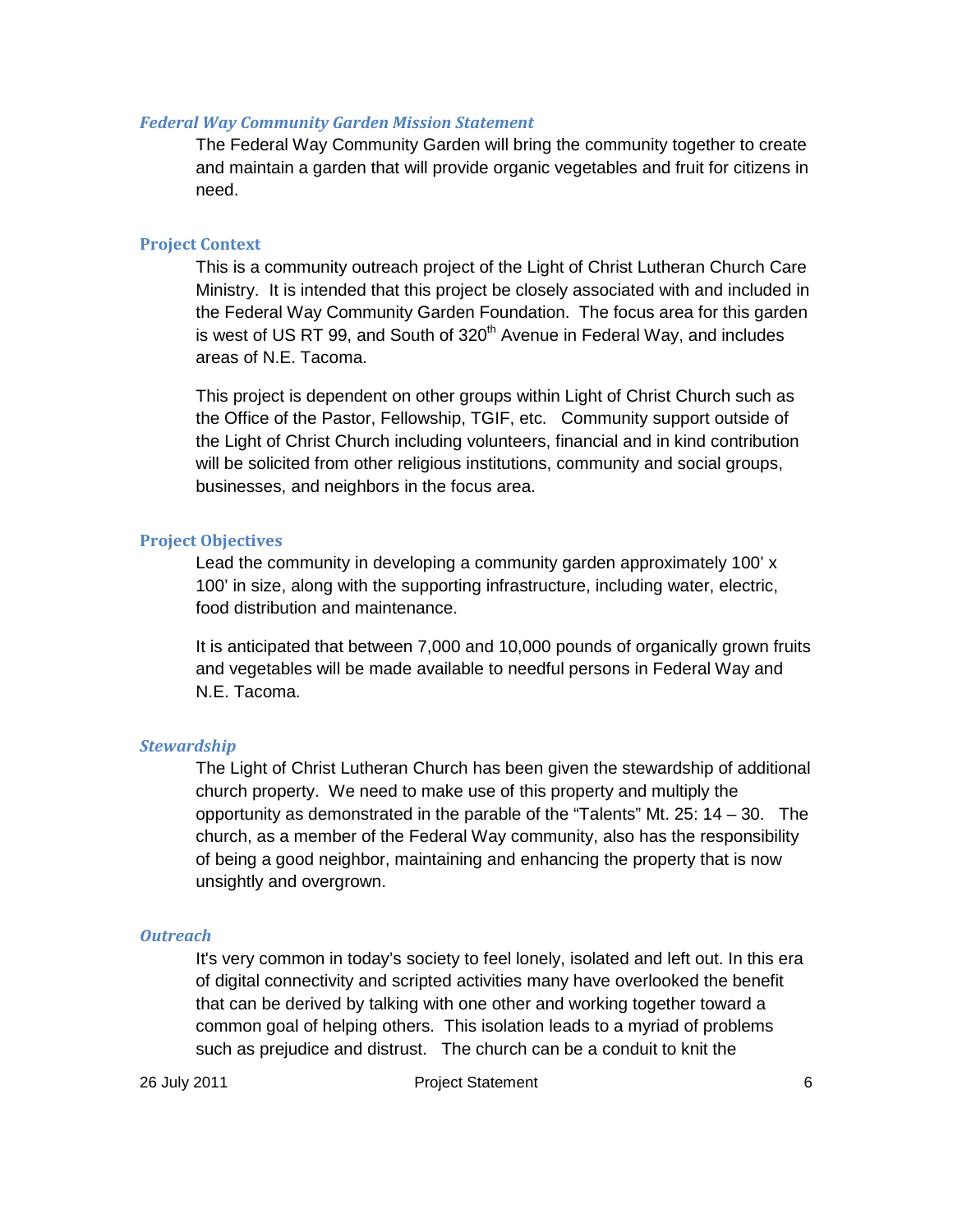community, facilitate communications, and build foundations of trust, acceptance and empathy. It is said that "While Isolation Kills, A Community Heals".

## Caring for Others

There are members of our community who need healthful food, in many cases just to survive. For example, The Food Lifeline in Shoreline has seen a 24% increase in people using the food bank overall. The food bank is also seeing a new trend more working people and families, who don't qualify for food stamps, need their help. "We're now seeing in King County, for example, 44 percent who are visiting food banks make too much to receive food stamp help. It has been reported that 14.8% population of State of Washington is in food crisis."

## Project Success Criteria and Factors

### Success Criteria

| <b>Success Criteria</b>                                                 |                                                                        |  |  |
|-------------------------------------------------------------------------|------------------------------------------------------------------------|--|--|
| <b>Community Outreach</b><br>Community garden to be completed by 4/2012 |                                                                        |  |  |
| <b>Community Ownership</b>                                              | No more that 15% of the cost of the garden comes from one organization |  |  |
| <b>Garden Productivity</b>                                              | Produce at least 7,000 pounds of organic fruits and vegetables         |  |  |
| <b>Providing for needful</b>                                            | Establish regular schedule for distribution of produce to needful      |  |  |

# Project Conditions

## **Assumptions**

- The congregation of the Light of Christ Lutheran church will support the Care Ministry Community Outreach Project with prayer, time, talent and treasure.
- The land and buildings bordering  $21^{st}$  avenue can be used to build the garden.
- The Federal Way Garden Foundation will provide counsel and support on major key areas such as Master Gardner, finance, volunteers, communications, distribution etc.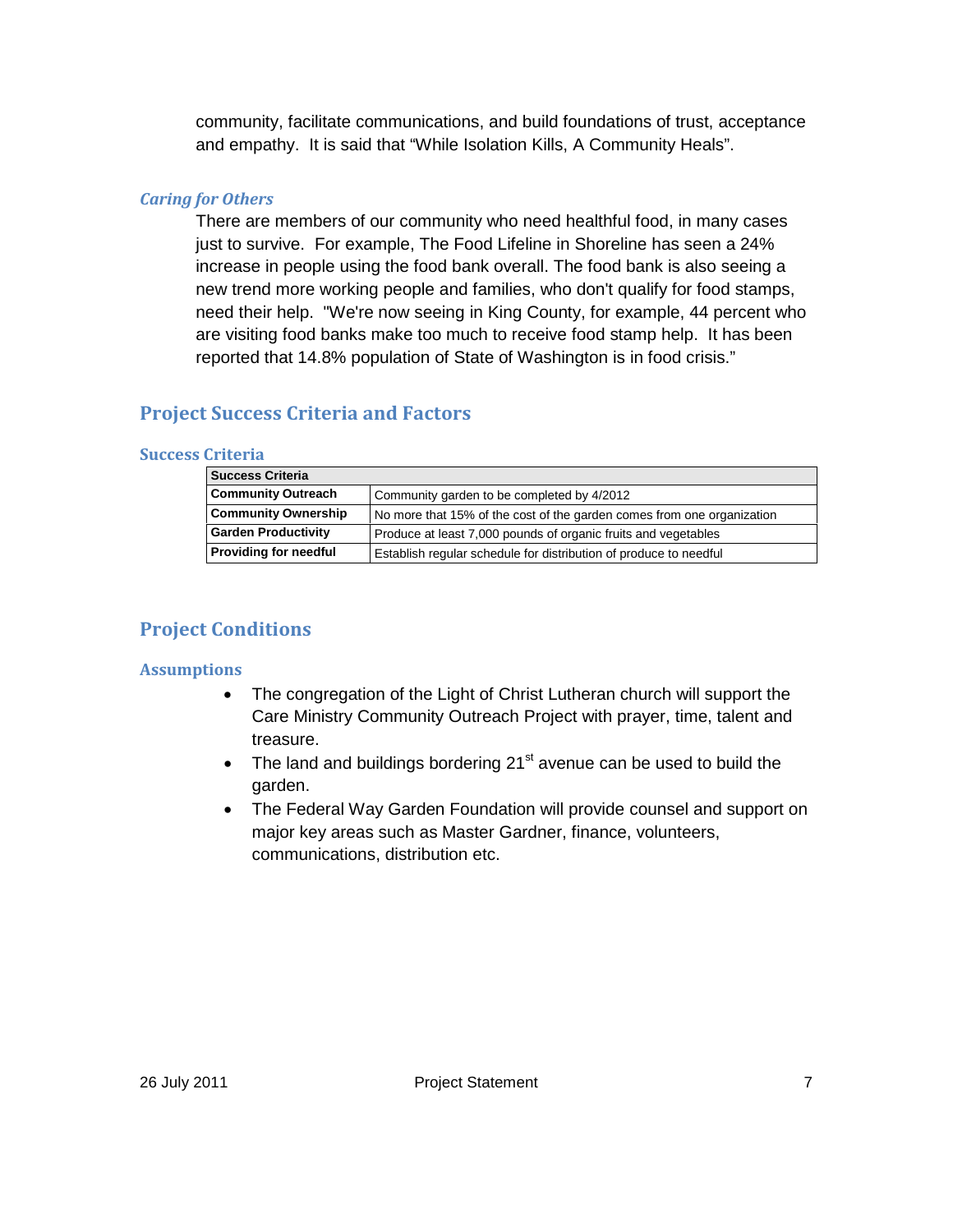### **Constraints**

- City permits to clear sufficient land including removal of some trees.
- Lack of, or delayed community involvement may extend project completion

#### Known Risks

| <b>Known Risks</b> |                                                                                                                                                                                                                     |
|--------------------|---------------------------------------------------------------------------------------------------------------------------------------------------------------------------------------------------------------------|
| Risk 1             |                                                                                                                                                                                                                     |
| Statement:         | Project will require substantial, long term commitment on behalf of LOC congregation                                                                                                                                |
| <b>Responses:</b>  | The FW Community Garden Foundation does not require specific time duration. The<br>ongoing maintenance of the garden is manageable with limited resources.                                                          |
| Risk 2             |                                                                                                                                                                                                                     |
| Statement:         | Project will have high visibility in community, once committed to project LOC will need to<br>follow through to completion                                                                                          |
| <b>Responses:</b>  | This is a community project, not only the responsibility of the LOC Church but the<br>community as a whole                                                                                                          |
| Risk 3             |                                                                                                                                                                                                                     |
| <b>Statement:</b>  | Location on 21 <sup>st</sup> avenue more open to vandalism                                                                                                                                                          |
| <b>Responses:</b>  | Certain security elements can be incorporated into the architecture design. It is also hoped<br>that being a community project with community ownership will help mitigate the risk.                                |
| Risk 4             |                                                                                                                                                                                                                     |
| Statement:         | Fund raising difficult in current financial times                                                                                                                                                                   |
| <b>Responses:</b>  | We will work with the FW Community Gardens Foundation on major fund raising efforts to<br>help alleviate the problem of community saturation. Being a community project may also<br>help to address these concerns. |

#### Known Issues

| <b>Known Issues</b>                                                                      | <b>Action taken</b>                                                                                                | Deadline for taking<br>action              |  |
|------------------------------------------------------------------------------------------|--------------------------------------------------------------------------------------------------------------------|--------------------------------------------|--|
| Issue – 1: (Closed)<br><b>Approval by FW Community</b><br><b>Garden Foundation</b>       | Met with the Foundation Chairperson. Will<br>take forward to Board of Directors with<br>recommendation to approve. | 5/14/2011                                  |  |
|                                                                                          | Action: Approved by Foundation Board of<br><b>Directors</b>                                                        |                                            |  |
| $Is sue - 2: (Closed)$<br><b>Approval by LOC Voters</b><br><b>Approved by LOC Voters</b> | Met with LOC Governing Board. Approval to<br>proceed. Recommend voters to accept.                                  | 6/12/2011                                  |  |
| $Issue - 3 (Open)$<br><b>Staffing of Leadership</b><br><b>Positions</b>                  | Advertising need to LOC Congregation.<br>Meeting with church and civic groups.                                     | $7/31/2011 -$<br><b>Construction Start</b> |  |

# Project Profile

The concept of a community garden on the Light of Christ extended property has been well received by the congregation and governing board during the initial

26 July 2011 **Project Statement** 8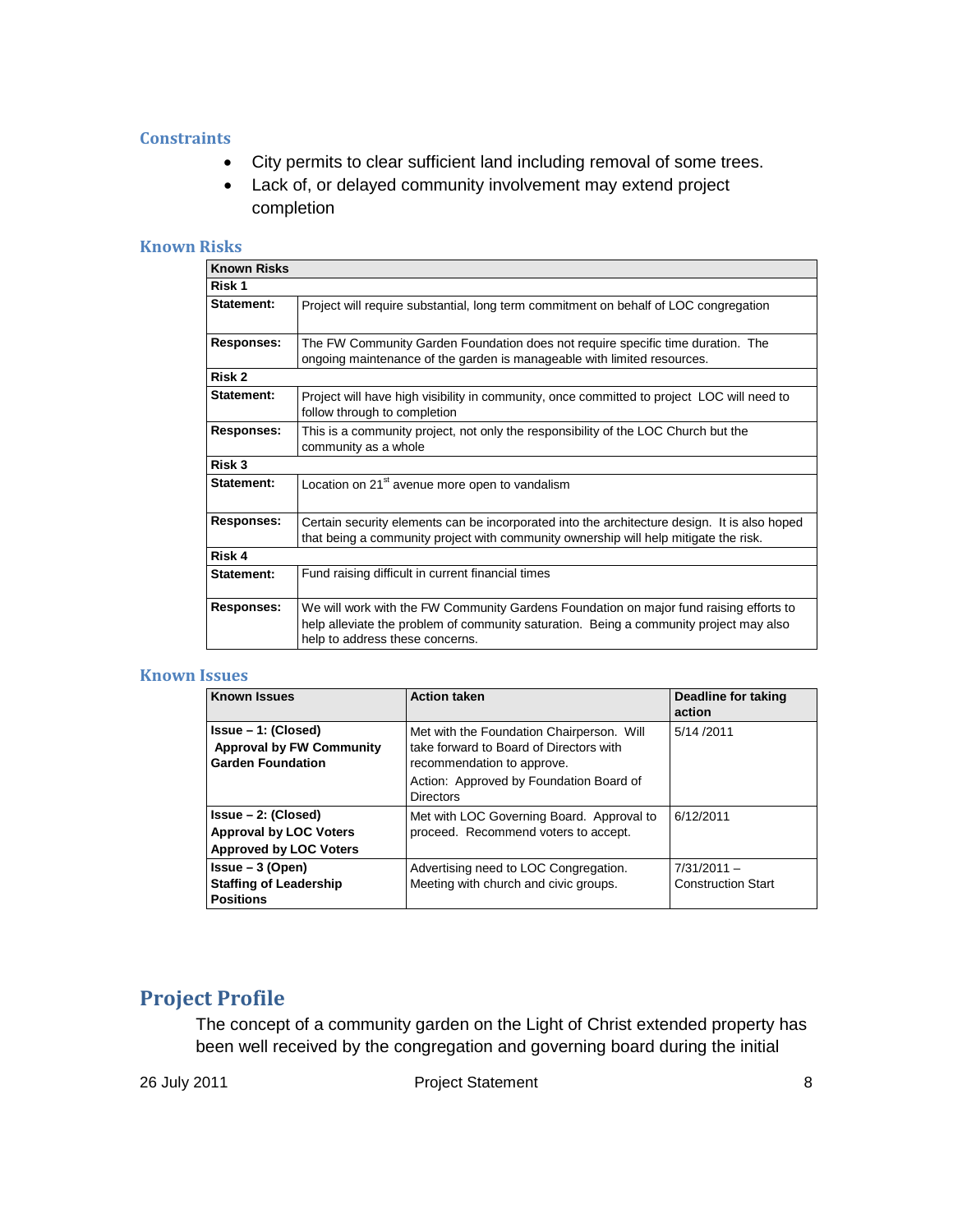stages. We have been able to staff some key positions; however a majority of the leadership positions remain unfilled. This is somewhat of a concern as it may put additional workload on the existing leadership positions and extends completion of the project.

The Federal Way Community Gardens Foundation is continuing to develop their role as the community garden concept matures. The Light of Christ Garden is the first large garden project to be affiliated with as opposed to being sponsored by the Garden Foundation. Working relationships and formal agreements continue to be developed.

## Project Characteristics

The Light of Christ Community Garden will be of similar size and design as the Federal Way Senior Center Community Garden.

## Solution Characteristics

The LOC Community Garden is a "Community Garden" project as opposed to a "Pea Patch" concept. The LOC Community Garden will not sell or rent beds or plots for individual use. All beds / plots are used to for the general good.

## Project Scope

The scope of this project is limited to the community outreach program to build a garden complex. This effort is sponsored by the Light of Christ Care Ministry Team.

## Work Breakdown Structure

All work will be performed on a volunteer basis. There are no "paid" positions per se. Work will be divided up into various teams to be able to concentrate on particular focus areas assignments. Teams and leadership roles will report to the Project Manager who in turn, reports to the Garden Leadership Council. The Garden Leadership Council is under the guidance of the Light of Christ Governing Board and the Voters of the Congregation.

Aside from the position of Project Manger and Financial Secretary, team and leadership positions may be staffed by persons outside of the Light of Christ Church Congregation. For specifics on Roles, Responsibly and Authority please refer to document, RAA for LOGCG.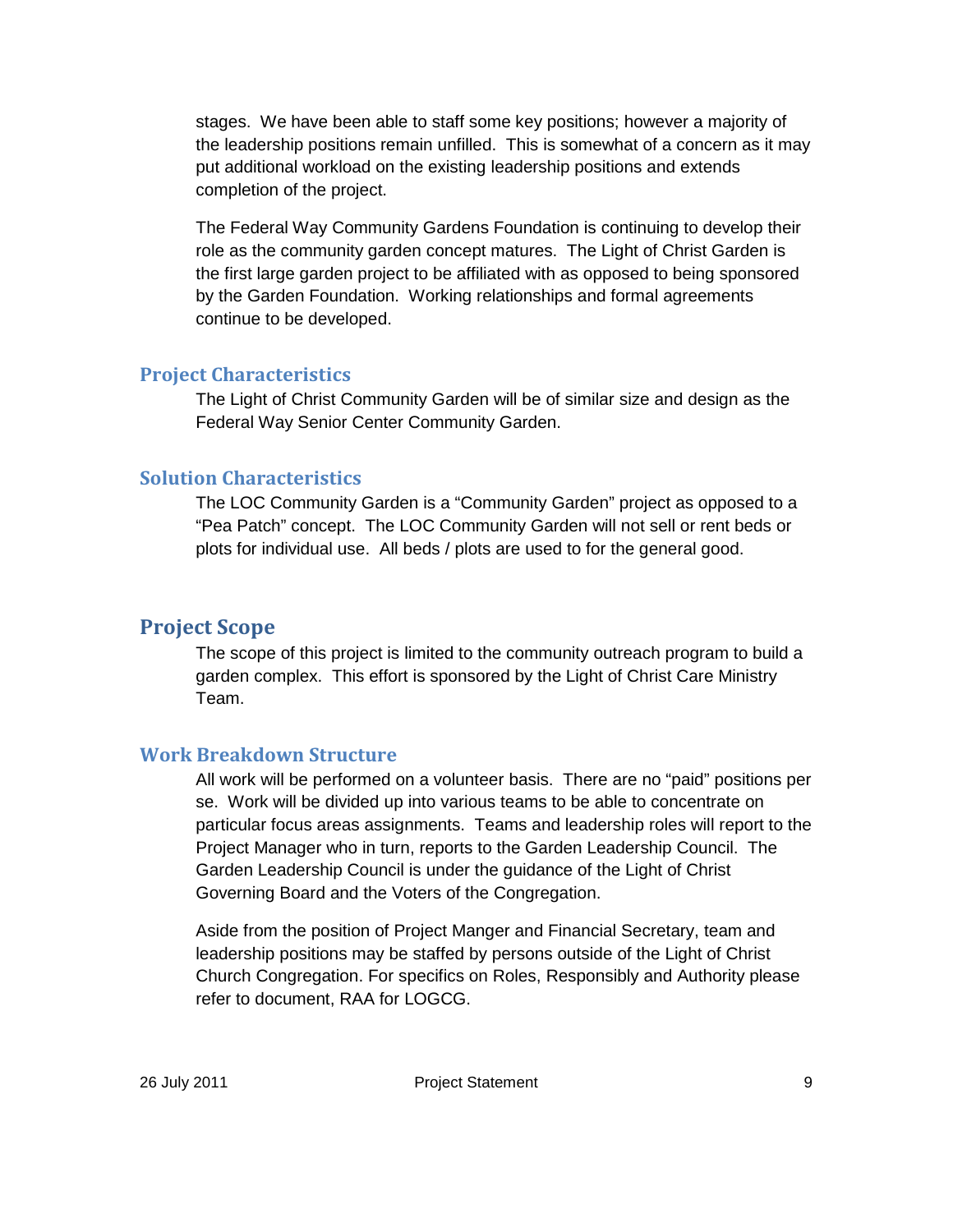### Project Scope Exclusions

TBD

## Relationship with Other Projects

The LOC Community Garden Project has close ties to the Federal Way Community Gardens Foundation. The project is dependent on the Foundation for access to a Master Gardner, plans for an English Garden, and the coordination of fund raising, volunteers, and distribution of garden produce.

In addition the Foundation will provide a means by which contributions may be made to the Light of Christ Community Garden without making donations directly to the church. This will permit matching funds from companies that do not permit donations to religious institutions.

The Foundation also has developed relationships with the City of Federal Way Government, the Federal Way Mirror and the Lakehaven Utility District. These relationships will provide a significant advantage to the LOC Garden Project in the areas of permitting, communications and cost.

# Project Overall Plan

## Project Strategy and Approach

#### Methodology

All positions are unpaid, i.e. volunteer, and except for a few roles such as Project Manager and Financial Secretary, may be staffed from persons outside The Light of Christ congregation. The intent of this project is to bring together various elements of our focus area to work together for a common good in service for others.

While money is crucial to the project it is not intended to be the focus for community involvement. The Garden Project will ask the community to assume a stewardship role for the garden:

- Prayer for the outreach program and success of the garden
- Time and Talents Volunteer to become part of the Garden Project
- Support Spread the word regarding the project, engage others to help complete the garden
- Treasure Monetary donations, goods and services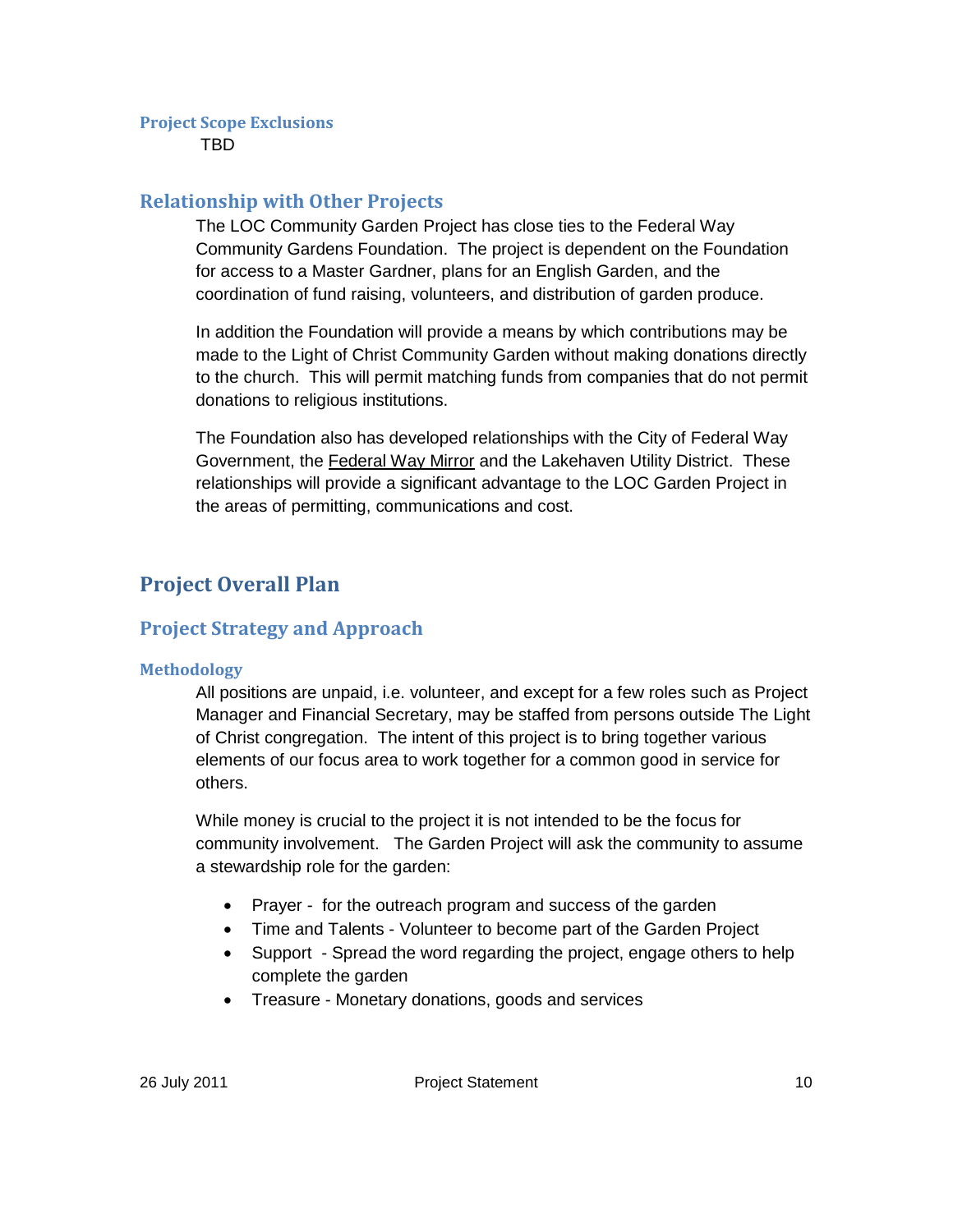Strictly monetary donations are accepted; however the preferred focus is working together. The Garden Project is not authorized to incur debt; therefore project completion may be delayed until sufficient funds have been secured.

There is room for all. The design of the garden as well as the teams used to build and maintain the garden will be inclusive of the community, accommodating physical challenges. Build teams leaders will be working to make sure that all volunteers are actively and productively engaged according to their desires and abilities.

#### Deliverable Review and Approval Process

A monthly report will be prepared by the Project Manager and submitted to the Garden Leadership Council. This monthly report contains project schedule and build status in relation to build objectives and deadlines. The report also includes a status of finances, issues and challenges. Changes to the plan must be approved by the Garden Leadership Council and the Light of Christ Governing Board.

## Quality Control Process

A monthly report of finances will include a summary of donations by group. It is a goal of the Garden Project that no more than 15% of the monetary donations come from an individual group such as the congregation of the Light of Christ Church. The Garden Project cannot incur debt. Building activities are suspended until sufficient funds are obtained to complete the next task or series of dependant tasks.

## Risk and Issue Management Process

Major issues and challenges are monitored and discussed at the Garden Leadership Council level. Issues that may substantially impeded or affect the cost of the project may be discussed with outside sources such as the FW Community Gardens Foundation for assistance in resolution

#### Communication and Reporting Process

A monthly report will be prepared by the Project Manager and submitted to the Garden Leadership Council. This report will be available for review by the congregation of Light of Christ Church, The Federal Way Community Gardens Foundation and participating groups / organizations. Communications may be in the form of Web Site updates, printed copy, presentations or a combination thereof.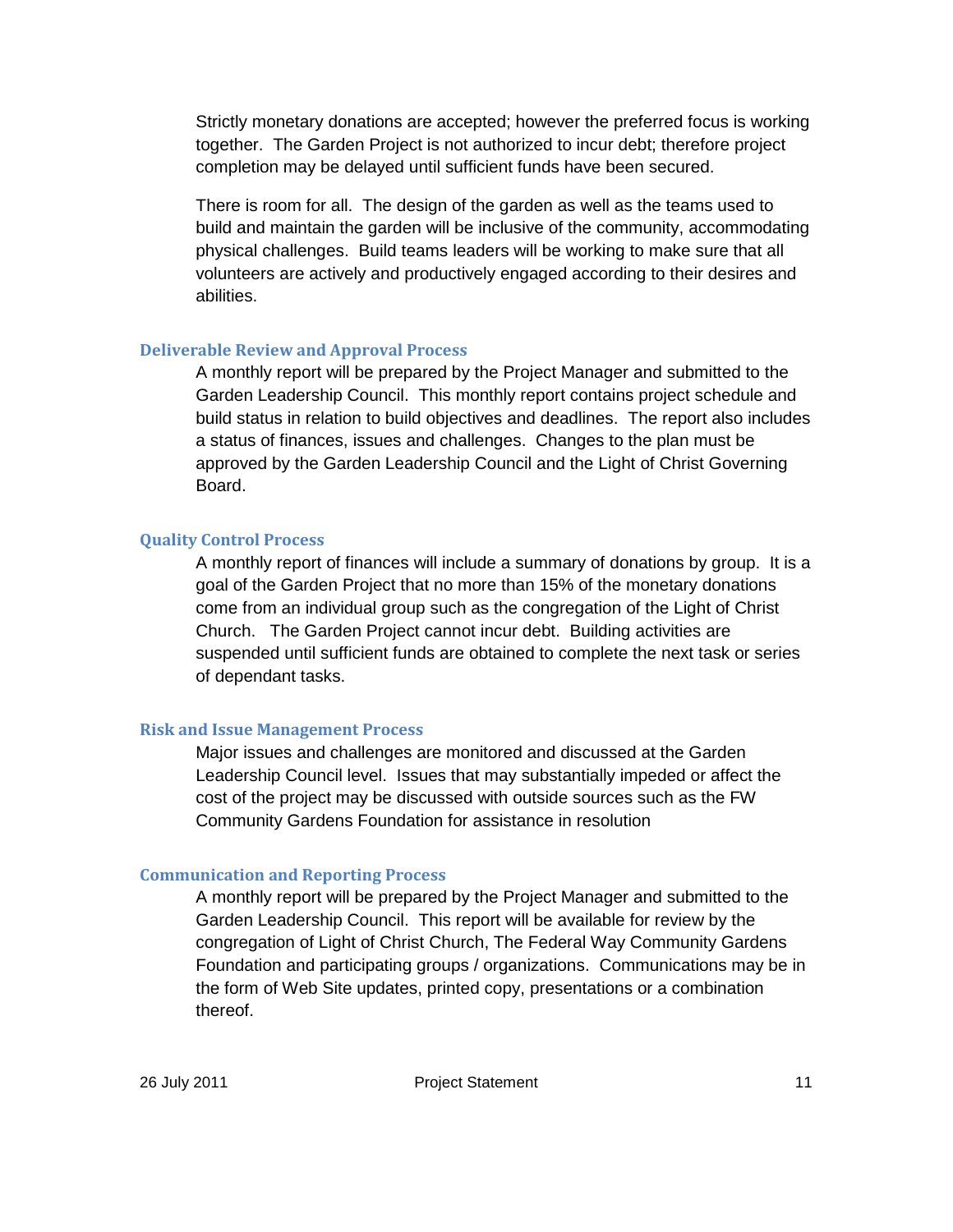# Project Organization Chart



#### Roles and Responsibilities

For specifics on Roles, Responsibly and Authority please refer to document, RAA for LOGCG.

#### Key Resources (External)

| <b>Key Resources</b> |                                                                   |
|----------------------|-------------------------------------------------------------------|
| Teri Hickel          | Board President Feral Way Garden Foundation                       |
| Mike Stanley         | Master Gardner, Executive Director Federal Way Gardens Foundation |
|                      |                                                                   |